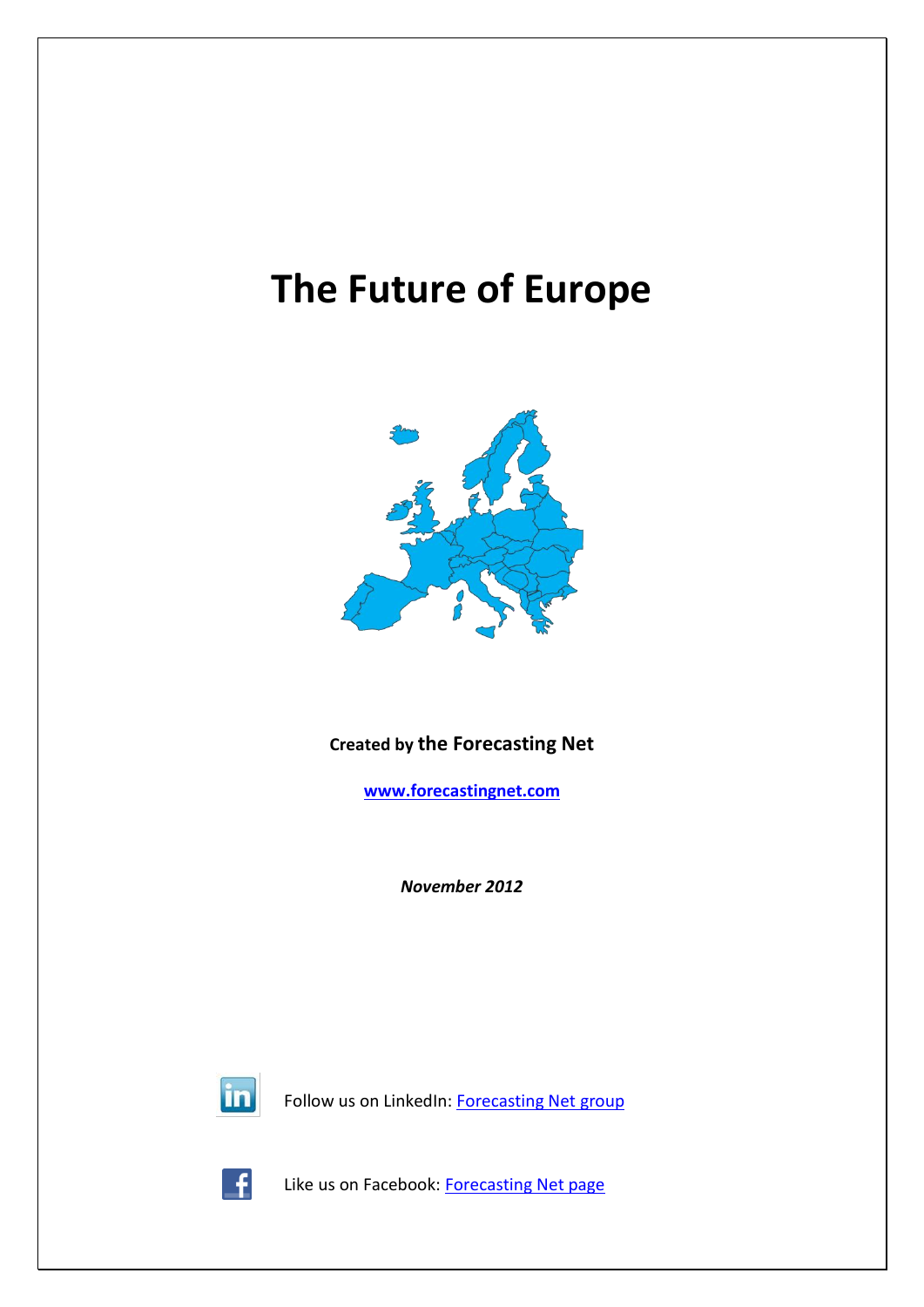#### **Europe today …**

It's no big secret that Europe lies at the center of the global economic crisis, setting the pace of recovery-or the absence of it-for the whole world. What's even worse is that after three years of experimentation with different policies, including hard austerity measures and bailout programs, we still don't have a clear idea of what went wrong and how to get out of this mess.

What we do know is that it all started roughly four years ago. In an attempt to fight the credit crunch of 2008 and the recession of 2009, most European countries, following the decisions of the *[G20 London Summit in April 2009](http://www.g20.utoronto.ca/2009/2009communique0402.html)*, used fiscal and monetary stimulus to reinitiate the economy. Although successful in the beginning, stimulus came at a cost, i.e. increased budget deficits and government debts. It soon became clear that just as companies and banks did during the outbreak of the 2008 Credit Crunch, now countries also needed bailout programs as they faced the possibility of defaulting on their debt. Starting with Greece, Ireland and Portugal soon followed asking for financial help from the EU and the IMF. And help was granted in return for heavy austerity measures. As it turns out, these programs didn't have the expected effect to shield Europe against further contagion. Recently, *[Spain](http://www.huffingtonpost.com/2012/07/09/wrapup-1-eu-gives-spain-m_n_1660714.html)* also agreed to a banking bailout program and many think that the country will soon apply for a *[bailout](http://www.reuters.com/article/2012/10/01/us-spain-bailout-idUSBRE8901AB20121001)* for its public finances as well. *[Italy](http://www.industryleadersmagazine.com/italy-now-rated-at-baa2-%E2%80%93-downgraded-two-notches-by-moody%E2%80%99s/)* doesn't look very good either.

**Today, the credibility of the Eurozone is now openly debated and the** *[impact](http://www.bbc.co.uk/news/world-19908649)* **of austerity programs is challenged even by their "makers". Overall, Europe's economy is weaker than ever before and extremely unstable and its future potential is getting worse by the day.**

#### **What went wrong?**

Obviously Europe's debt crisis is a complex issue that is going to be debated, probably for many years. However, there is enough evidence to support that the EU put too much effort to clean up public finances and completely neglected the key structural issues that Europe has been facing for a long time, namely: **reduced global influence, low growth, population ageing, reduced competitiveness against developing countries, increasing energy dependency, and loose coordination among participating countries.**

The last point has been more or less proved by the way EU dealt with the debt issue during the last two years. The other points though need some more explaining…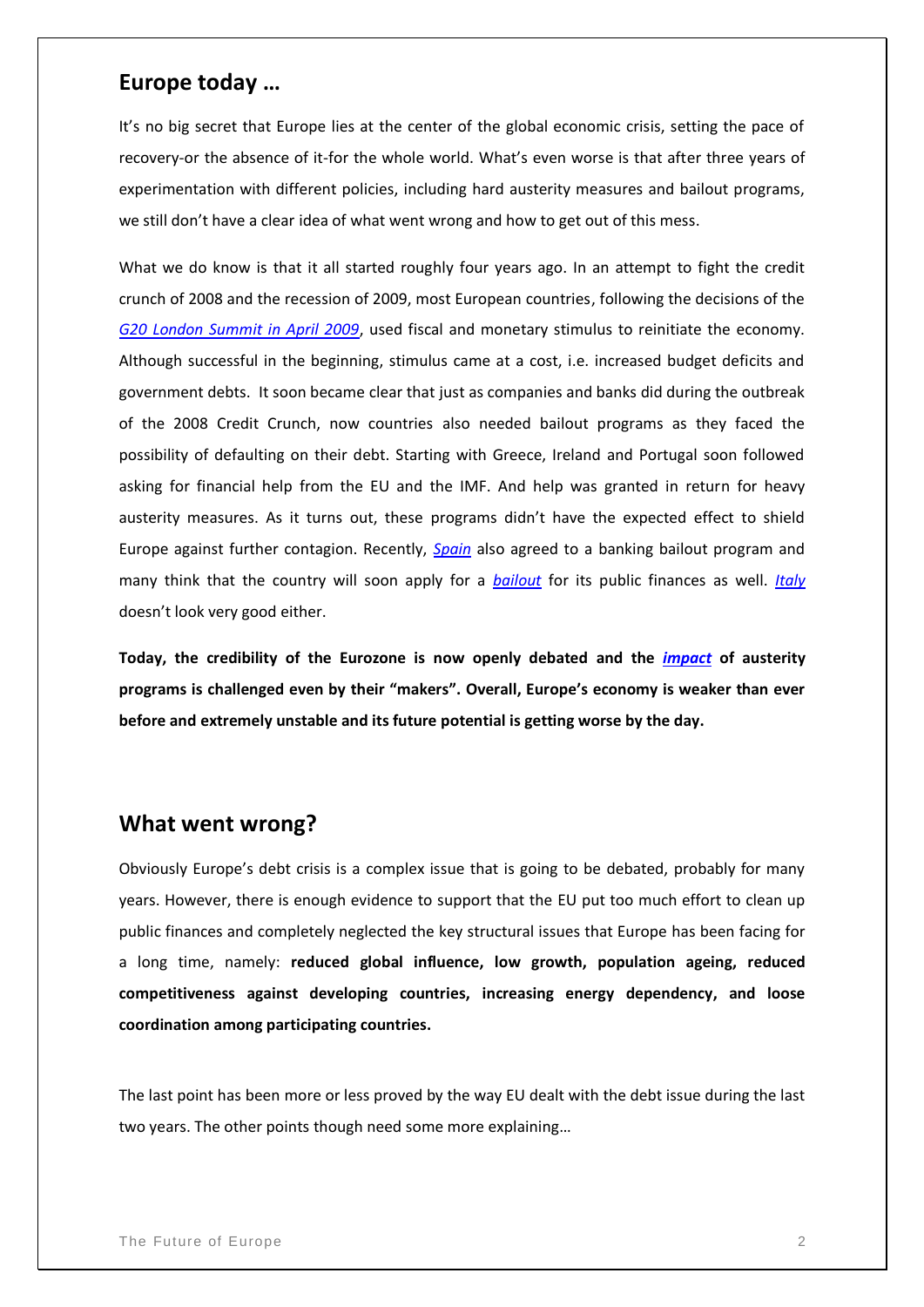## **Reduced global influence**

Europe is getting less influential on a global level. Fig. 1 illustrates its falling contribution to global GDP indicating an alarming reduction in relative economic power after 1960.



\* The source of actual GDP data used in this analysis is: "The Conference Board Total Economy Database, January 2011<br>http://www.conference-board.org/data/economydatabase/"

#### **Fig. 1 Europe's declining global influence: Regions' % contribution to Global GDP**

An even closer look to Germany, France, Italy, and the U.K. reveals that even the biggest economies in Europe have been declining after 1960, in terms of GDP contribution to global GDP.



http://www.conference-board.org/data/economydatabase/

 **Fig. 2 Countries' % contribution to Global GDP**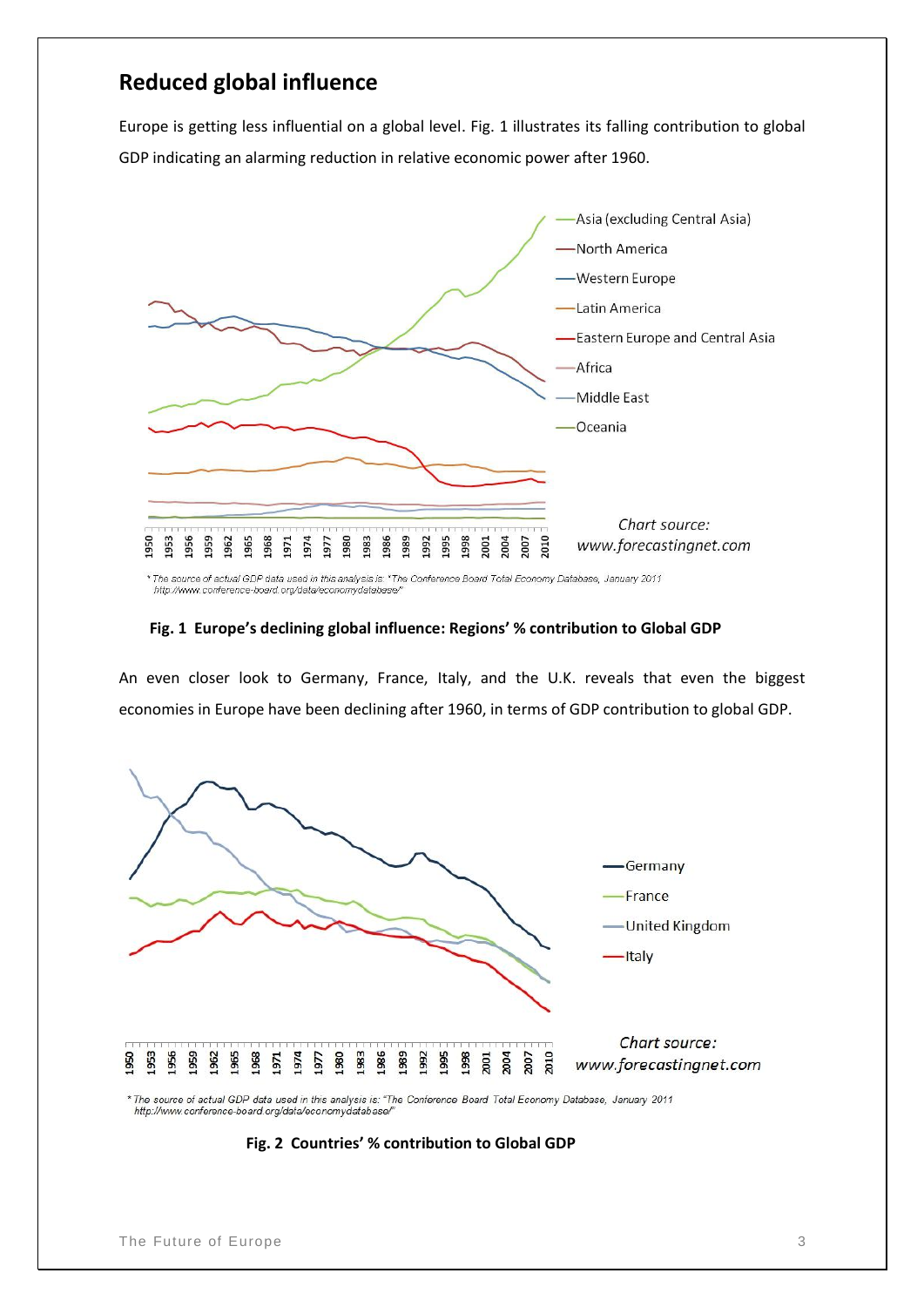#### **Low growth**

Europe is one of the worst growth performers compared to the World's average, other developed and developing countries (see *[Table 1.1](http://www.imf.org/external/pubs/ft/weo/2012/02/pdf/text.pdf)* in IMF's WEO report). And this is getting worse as the latest estimates from the *[World Bank](http://siteresources.worldbank.org/INTPROSPECTS/Resources/334934-1322593305595/8287139-1339427993716/GEPJune2012_Full_Report.pdf)*, the *[IMF](http://www.imf.org/external/pubs/ft/weo/2012/02/pdf/text.pdf)*, and the *[Economist Intelligent Unit](http://pages.eiu.com/rs/eiu2/images/June%25202012%2520Forecast.pdf)* anticipate the Eurozone to contract in 2012 while the rest of Europe will slowdown even more.

## **Population ageing**

Europe is currently the "champion" of people over 50 years old contribution to the general population (36%) against all other continents. According to *[recent research](http://www.researchaffiliates.com/Our%20Ideas/Insights/Papers/Documents/FAJ_Jan_Feb_2012_Demographic_Changes_Financial_Markets_and_the_Economy.pdf)* people over 50 years old contribute negatively to GDP per capita growth, probably because productivity and creativity decline after a certain age.



.<br>I Social Affairs of the United Nations Secretariat, World Population Prospects: The 2010 Revision, http://esa.un.org/unpd/wpp/index.htm \* Source: Population Division of the De



By 2020 the ageing problem will get even worse as this part of the population will increase even more to 39% thus hindering Europe's future growth.

#### **Reduced competitiveness against developing countries**

The evolution of the *[Global Competitive Index \(CGI\)](http://www.google.com/publicdata/explore?ds=z6409butolt8la_&ctype=l&strail=false&bcs=d&nselm=h&met_y=gci&scale_y=lin&ind_y=false&rdim=country&idim=country:CHN:DEU:FRA:GBR:USA:ESP:ITA&ifdim=country&tstart=1121461200000&tend=1310763600000&hl=en&dl=en&ind=fal)* for the biggest European countries (Germany, France, U.K., Italy, Spain) as compared to the other two most important international powers (China, U.S.A.) is very revealing. European countries' GCI follows either a stabilizing or a slightly downward trend, nothing to worry about; however, China is catching up in this area. It has already surpassed Spain and Italy and in the following years it will probably reach the other European countries as well. So, now Europe doesn't compete with China in just numbers but also in terms of quality. By the way, the same goes for the United States as well.

#### **Energy dependency**

Europe's energy *[dependency](http://ec.europa.eu/energy/observatory/countries/doc/key_figures.pdf)* (see p.6) has been increasing in the last twenty years, as *[energy](http://ec.europa.eu/energy/observatory/countries/doc/key_figures.pdf)  [production decreased](http://ec.europa.eu/energy/observatory/countries/doc/key_figures.pdf)* (see p.17) during the same period. And that happened in a region thatespecially its south part-has a strong, yet unexploited, potential for renewable energy.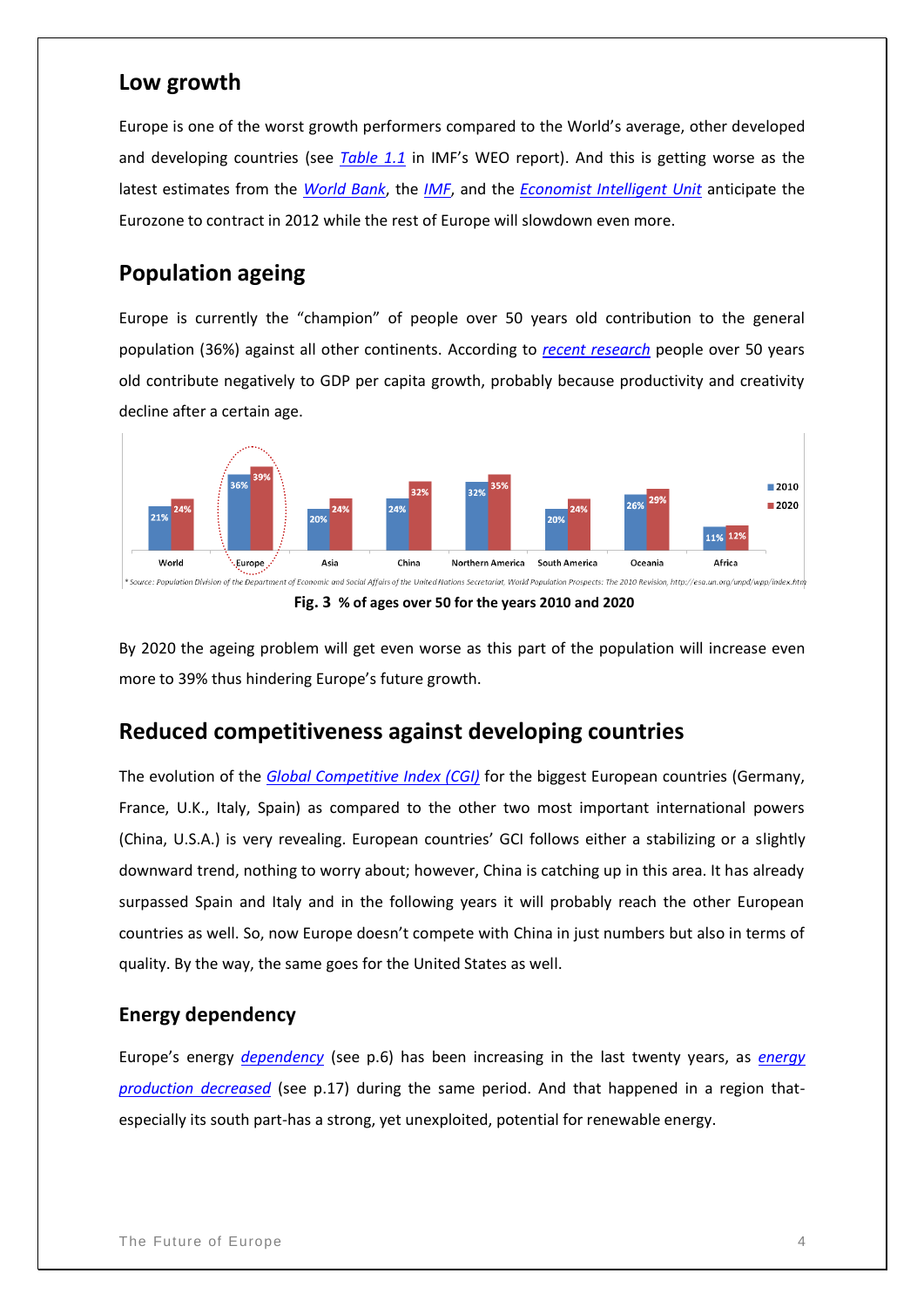### **The future of Europe: a world of conflicting options**

So, contrary to popular belief that increased lending, first in the financial and corporate sector and then on a country level, is the key source of Europe's problems, it turns out that this may be just the tip of the iceberg in a series of many structural problems. Most countries in the continent, especially the more developed ones, are gradually ageing both literally-in terms of population average age-but also in terms of creative mentality and competitiveness. As a result, Europe is losing momentum in the global economy as it becomes more and more "yesterday's news". Combined with the increasing energy dependency this limits Europe's future potential and makes any rescue plan a puzzle even more difficult to solve.

Keeping this in mind, the future of Europe depends on if and how EU's political leaders will decide to effectively address all these still unresolved issues along with minimizing public debts and budget deficits. The most important question they will have to answer is if they want a "tidy" or a "large" Europe.

#### **Slow death: the "tidy" Europe scenario**

Europe will continue to use contractionary policies putting more control to member states' fiscal policies, especially those with bigger economic problems. **In an attempt to further tidy up public economics, the EU will once more neglect all the important structural problems of the European economy, further limiting its capacity for creativity and growth.** In turn, this will increase the possibility for more calamitous scenarios, including a new recession, country defaults, the disintegration of the financial sector, and finally the depreciation or even the collapse of the Euro.

**As a counter measure, the EU will be forced to either issue Eurobonds or print money to raise the necessary funds for country or corporate bailouts. However, this is fighting debt with more debt and it will only have a limited effect on the real economy.** We have already witnessed this in the United States where printing money was used intensively to stimulate the economy, before and after the crisis started, leading only to a short-term recovery. The problem here is that printing money creates "artificial" wealth by increasing the money supply and liquidity in the market; however, this is only short-term as it is not backed up by actual value creation in the real economy through innovation and creativity. The Eurobond has the same problem as well as it is more of an instrument to redistribute risk than to create value. Apparently, we need more real value to boost growth. Hence, the "large" Europe scenario.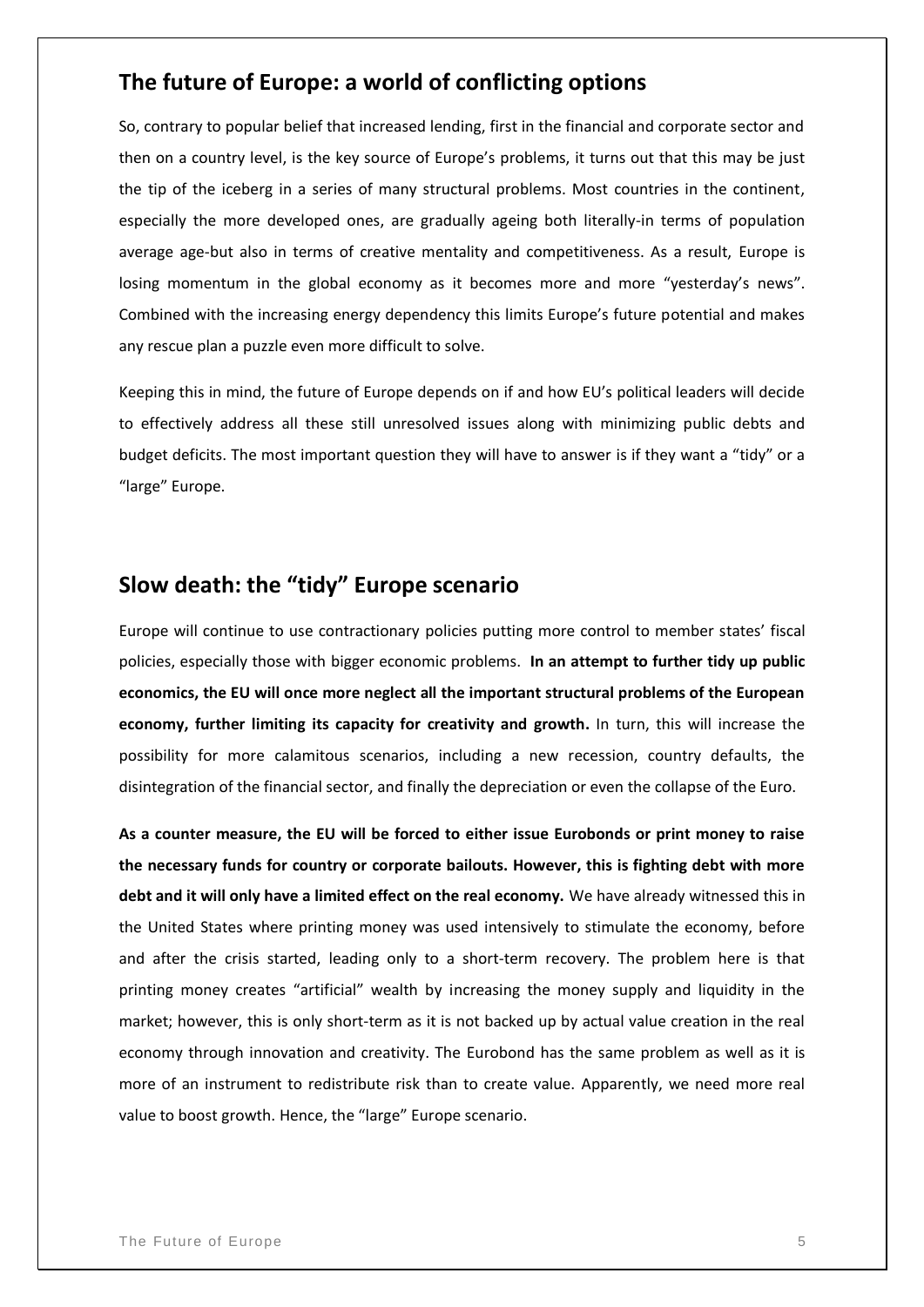# **Risky expansion: the "large" Europe scenario**

**Europe decides in favor of a major restructuring in an attempt to fight its structural problems. Austerity measures and bailout programs are being transformed to focus more on government efficiency and economic growth.** No more across the board, horizontal, budget cuts and tax increases but selected cuts of unnecessary costs and bureaucracy.

**New investments are channeled to high potential areas, especially-but not exclusively-to the energy sector.** This effort includes both implementation of large renewable energy plants and search for energy resources such as oil or natural gas, mainly in the South, but also R & D to improve materials and equipment, construction methods, and energy storage techniques. **That will help decrease Europe's energy dependency and give a competitive edge in the energy sector thus improving its competitiveness in the following years.** As a side benefit, Europe will also become a key player in fighting the repercussions of climate change, an issue that will top international agendas in the following decades. Of course, energy is not the only sector Europe could invest. **Education, agriculture, food products, and tourism are also important sectors where Europe can further its already important footprint.** 

However, all these investments will require more funding. That's where **printing money** or the issue of **Eurobonds** could be useful to facilitate these investments either by direct Government spending or the launch of funding programs that will help the private sector to take the appropriate initiatives. If successful, these initiatives will help create real value and profits in the economy and will generate new jobs thus boosting growth through more innovation.

**For that we will also have to unlock our creative potential through a series of policies that will give more benefits for entrepreneurship-especially to the young ones-and research in the selected areas of investment.** Through this process, we may also discover other areas where Europe can thrive. There are many candidates that mostly require specialized expertise and to a lesser degree enormous funding, like the information communication technology sector, business consulting, etc. We shouldn't be surprised if significant development would occur in these areas as well. All these, will naturally lead to giving the young people more opportunities to work and innovate in both the business and the academic world.

These solutions depend on both the European South and North and on both weak and more developed economies. So, all EU countries will have to work together through targeted actions and investments. **The increased bonding in Europe will not come from "forced" unifications and strict legislation or policies but from a common cause and a common plan to achieve it.**